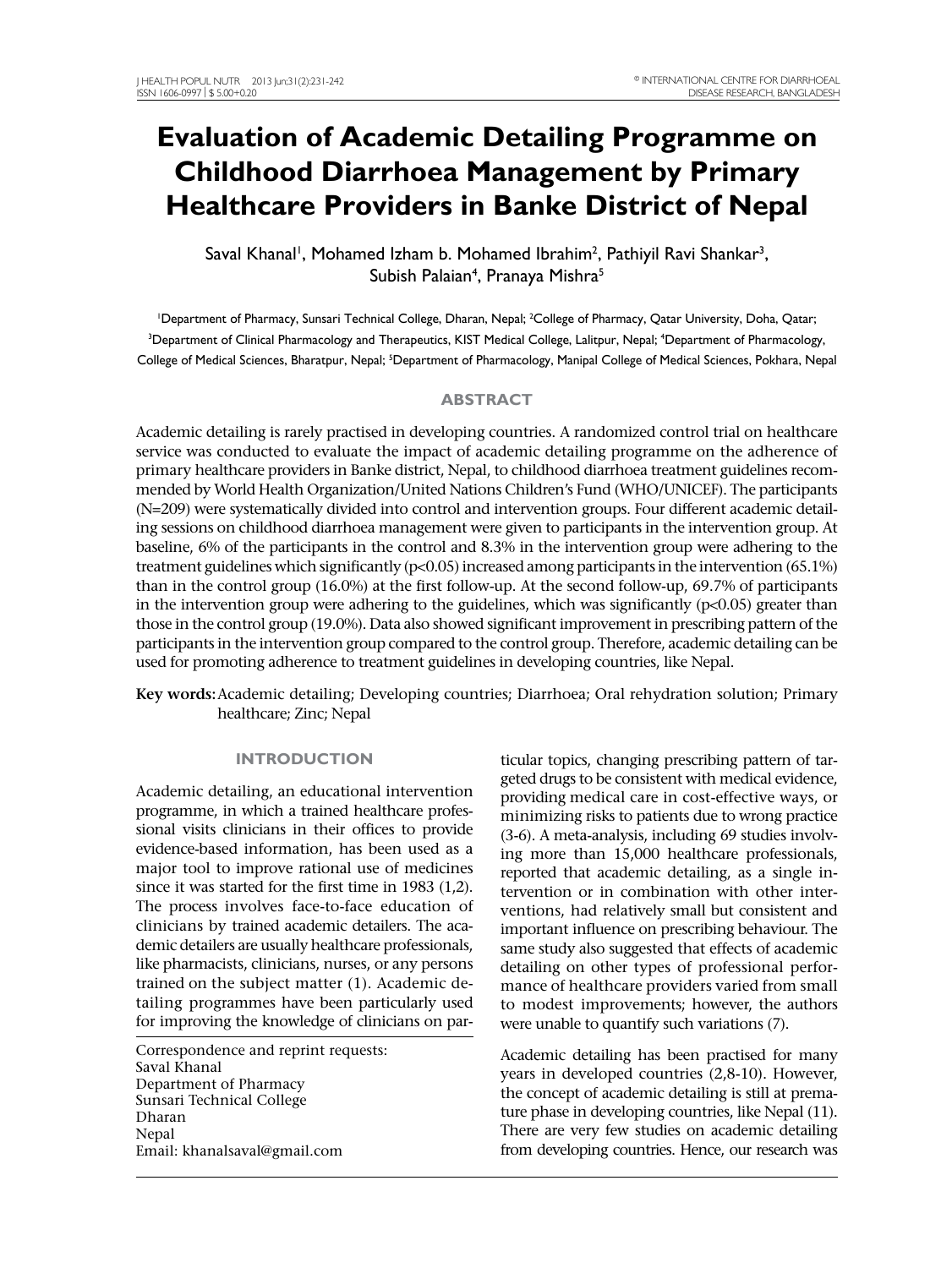carried out in Banke district of Nepal to evaluate the impact of academic detailing programme on childhood diarrhoea management by primary healthcare providers. Prior to this research, a small pilot study was carried out on 10 healthcare professionals in the same district. The pilot study was done to ensure methodological validation, including training of academic detailers, data collectors, and simulated clients (12). This article aims to describe the feasibility of academic detailing in developing countries, like Nepal, by evaluating the outcome of the same programme in terms of (i) clinicians' prescribing pattern, (ii) adherence to childhood diarrhoea treatment guidelines, and (iii) change in their prescription cost. The following hypotheses were set prior to this research:

- (a) Academic detailing will significantly increase prescribing of the oral rehydration solutions and zinc for the treatment of diarrhoea without dehydration by primary healthcare providers in the intervention group compared to the control group.
- (b) Academic detailing will significantly decrease the prescription of unnecessary medicines, like antimicrobials, medicines affecting gastric motility, vitamins, and enzyme preparations among participants in the intervention group to treat acute diarrhoea without dehydration compared to the control group.
- (c) Academic detailing will significantly increase the compliance with WHO/UNICEF-endorsed "Diarrhoea treatment guidelines, including new recommendations for the use of ORS and zinc supplementation for clinic-based healthcare workers" among the primary healthcare providers in the intervention group compared to the control group.

# **MATERIALS AND METHODS**

# **Study design**

A randomized control trial on healthcare was conducted to evaluate the impact of academic detailing programme on the childhood diarrhoea management by primary healthcare providers in Banke district of Nepal. This study consisted of a phase of data collection prior to four different academic detailing sessions and two phases of data collections after those academic detailing sessions.

# **Study site and duration**

The study was carried out from July 2009 to March

2010 in Banke district of Nepal. Banke district lies in the Midwestern region of Nepal. It is a plain flat land adjacent to the Indian border. The health institutions in urban part of the district consist of a 300-bed government hospital, two 100-bed private hospitals, a 150-bed nursing home, and an 850-bed tertiary-care teaching hospital whereas the rural part consists of primary healthcare centres, health posts, and sub-health posts.

Both urban and rural parts of this district have private practitioners, especially those having their clinics inside some pharmacies. This district is known to be one of the susceptible districts for childhood diarrhoea, and the Ministry of Health of the Government of Nepal has started Control of Diarrhoeal Disease (CDD) programme under Community-based Management of Childhood Illness (CB-IMCI) project to combat the childhood diarrhoea in this district. Annual report published by the Department of Health Services, Ministry of Health, Government of Nepal, reported visit of a total of 4,662 diarrhoeal children (between 2 months and 5 years of age) in the government healthcare institutions of Banke district (13).

# **Study population**

The study population comprised healthcare providers in Banke district, who had legal right to prescribe medicines and were working in primary healthcare settings and pharmacies. They included persons with the qualification of health assistants (HAs), community medical assistants (CMAs), auxiliary health workers (AHWs), and assistant nursing midwives (ANMs). There were altogether 255 eligible participants in Banke district but, after omitting those who did not give their consent, they were involved in pilot study of this research, and those who dropped out due to various reasons, only 209 participants were included in all analyses in this research. The main reasons for drop-out were migration, unavailability of participants during data collection, and changing and closing of their clinics. The details are shown in Figure 1.

# **Inclusion criteria**

Healthcare providers working in the government sub-health posts (SHPs), health posts (HPs) and primary healthcare centres (PHCCs) were included in the study, and those eligible healthcare providers who were practising in a pharmacy registered with the Department of Drug Administration were also the part of the study.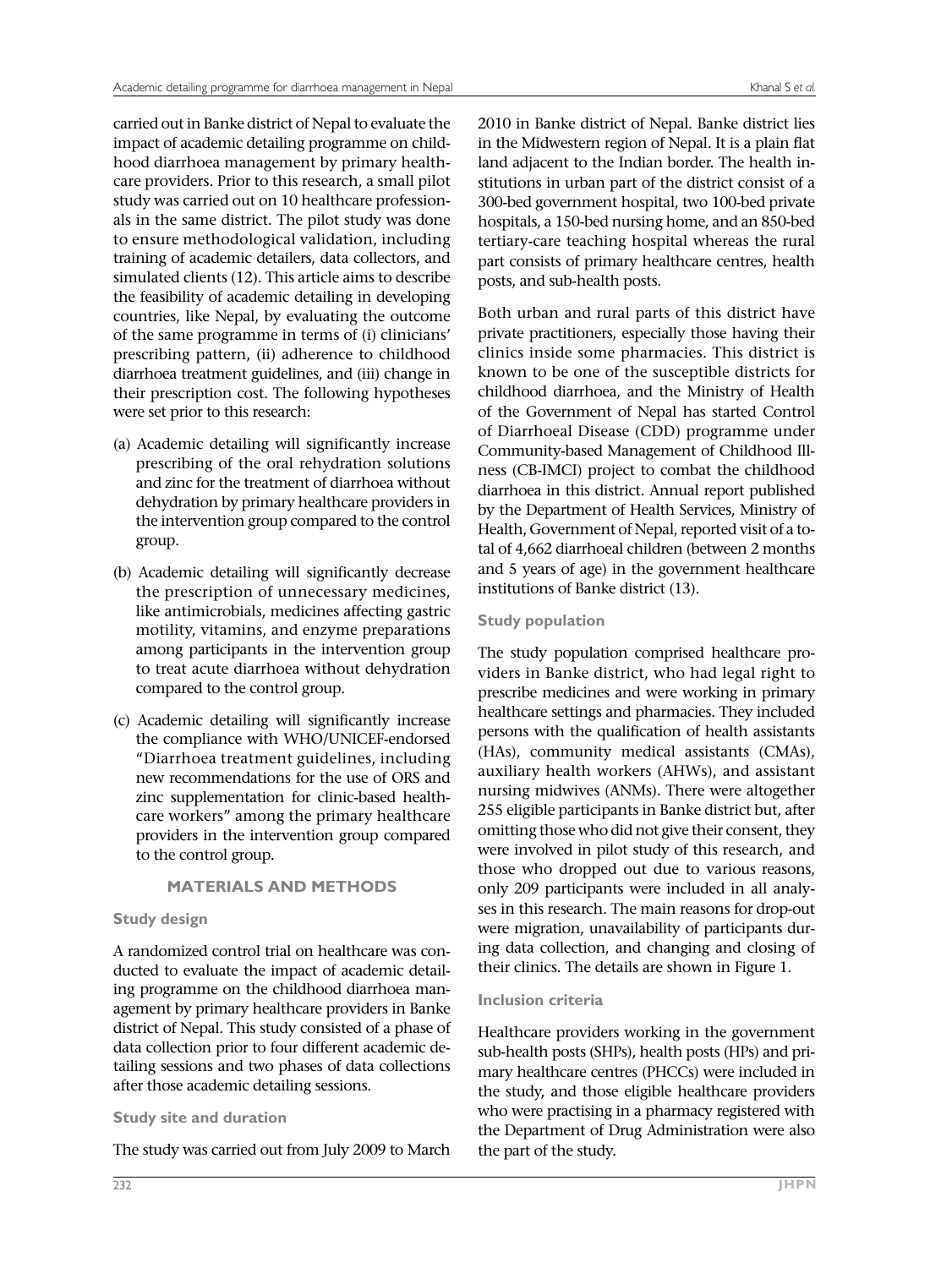#### **Exclusion criteria**

The study excluded the following individuals:

- (a) People working in pharmacies but do not have legal right to prescribe the medicines
- (b) Practitioners working in their home-based setting (neither government institution nor registered pharmacies)
- (c) People working in both private and government settings were taken as government practitioners only. The interventions were carried out in government setting, and data from them were also collected from the same setting
- (d) Ten practitioners who were participants in the pilot study
- (e) Subjects who were not interested and refused to participate in the study.

#### **Study sample**

Stratified randomized sampling was done. The population was divided into two different strata intervention and control group. The whole method of sampling is shown in Figure 1.

#### **Method of randomization**

In the case of government healthcare providers, the list of healthcare providers working in SHPs, HPs, and PHCs were obtained from the district public health office. The names given by the office were already assigned in a numerical order. All health workers having odd numbers were treated as intervention group, and those with even numbers were treated as control group.

Similarly, the list of registered pharmacies within Banke district was obtained from the Department of Drug Administration, Mid-western Regional Office. The list contained the names of pharmacies and names of persons under whom the pharmacies were registered. The researchers took the list and conducted a cross-sectional survey to find out the eligible prescribers from the list. The names of the eligible prescribers were arranged in alphabetical order and were numbered. All the names falling under odd numbers were treated as intervention group and the remaining as control group.

#### **Study tools**

The following study tools were used for this part of the study:

# **Data-collection form to collect information on prescribed medicines**

A form was developed to collect information on

the names of medicines and total cost of medicines prescribed to the simulated client at baseline, first, and second follow-up phase of the study.

# **Academic detailers**

There were altogether two academic detailers. The first one was a pharmacist with the B.Pharm degree, and the second one was a medical officer with a graduate-level medical education (MBBS). Both the academic detailers were from the local place and were good in English, Nepalese, and local languages of the district. The first academic detailer was trained in KIST Medical College, Lalitpur, Nepal. KIST Medical College was the only medical college in Nepal conducting regular academic sessions to the clinicians working in the teaching hospital of the same college (14). The first academic detailer conducted the pilot study of this research and, using the experience gained, he trained the second academic detailer. Both the academic detailers provided demonstration detailing on the given topic to various levels of healthcare providers and healthcare students before going to the field.

# **Simulated clients**

The simulated clients comprised community medical assistants as students. The observation technique for simulated clients was adopted from the method mentioned by Hardon *et al.* (15). The simulated clients were trained about the symptoms of acute diarrhoea without dehydration, and were sent with a child between ages of 3 and 4 years to the healthcare providers to collect information on prescribed medicines. The child was also simulated; he did not have any diarrhoeal episodes. They were given data-collection form to collect information on prescribed medicines and were asked to fill these in immediately after each visit.

#### **Ethical considerations**

Ethical approval was taken from the Institutional Review Board, Nepalgunj Medical College and Teaching Hospital prior to conducting the experiment. Verbal consents were taken from all participants via telephone calls before starting the data collection. The participants were given the description about objective of the study; the participants were also told they would attend visit by a simulated client three times during the study period. Confidentiality of the data was also assured to all the participants by using coding method to record their responses.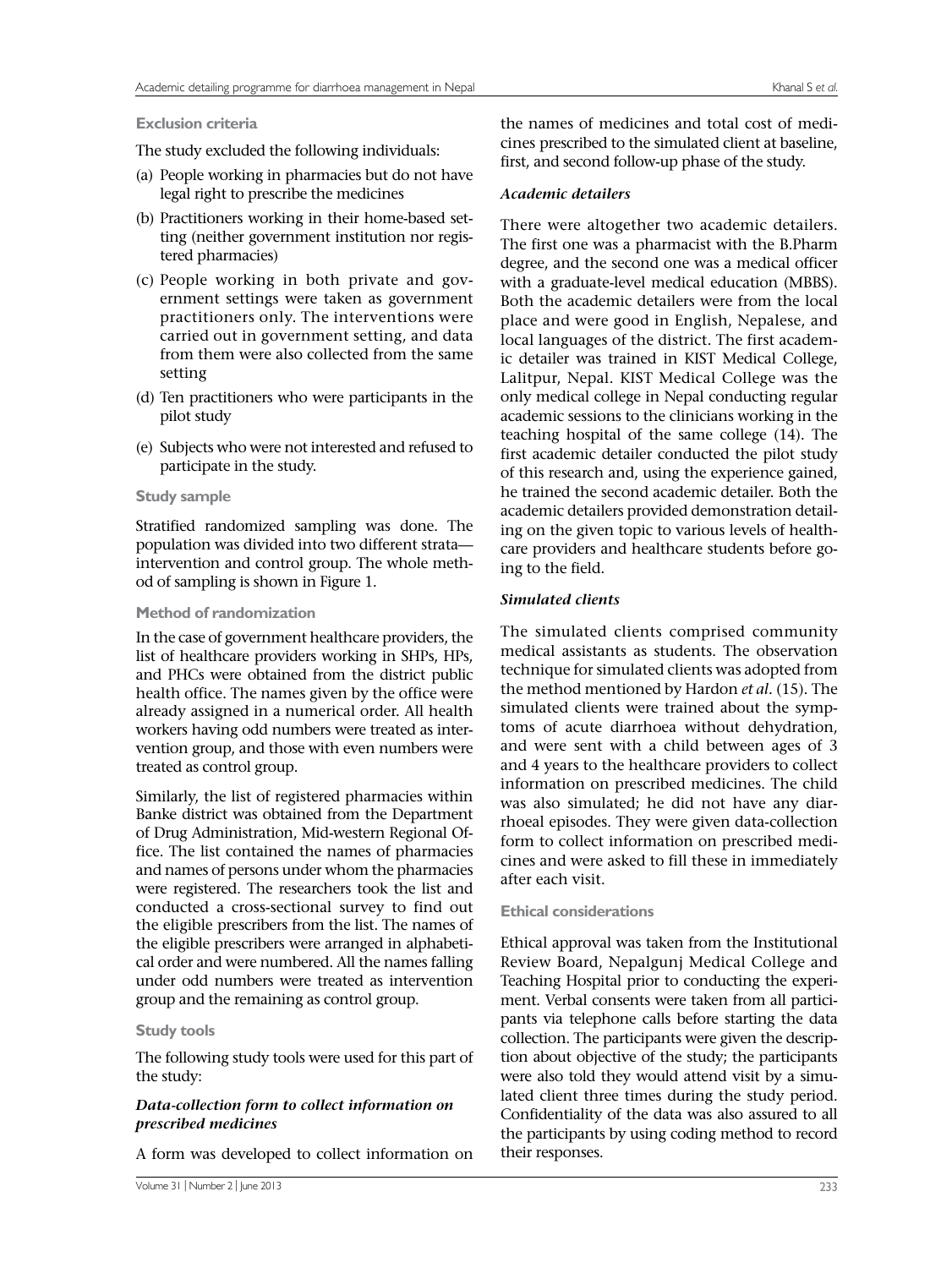

# **Operational modality**

The phases in the study were: collection of preintervention data, intervention in the form of academic detailing and collection of post-intervention data soon after four series of academic detailing sessions, and post-intervention data collection once again after three months of wash period. The details of operational modality are shown in Figure 2.

# **Collection of baseline data**

Baseline data on prescribing patterns in acute diarrhoea without dehydration were obtained by sending simulated clients. Then the medicines prescribed were entered in the data-collection from.

#### **Interventions**

Intervention was carried out in the form of academic detailing. Four consecutive academic detailing sessions were conducted for the intervention group for three months with an interval of one month between sessions. The academic detailing sessions were conducted by trained academic detailers. Academic detailing sessions were conducted as per the technique suggested by Soumerai and Avorn (6). The process was slightly modified according to the local setting and expertise.

#### **Intervention I**

Academic detailer spent around 20 minutes with each prescriber in this intervention. The topic was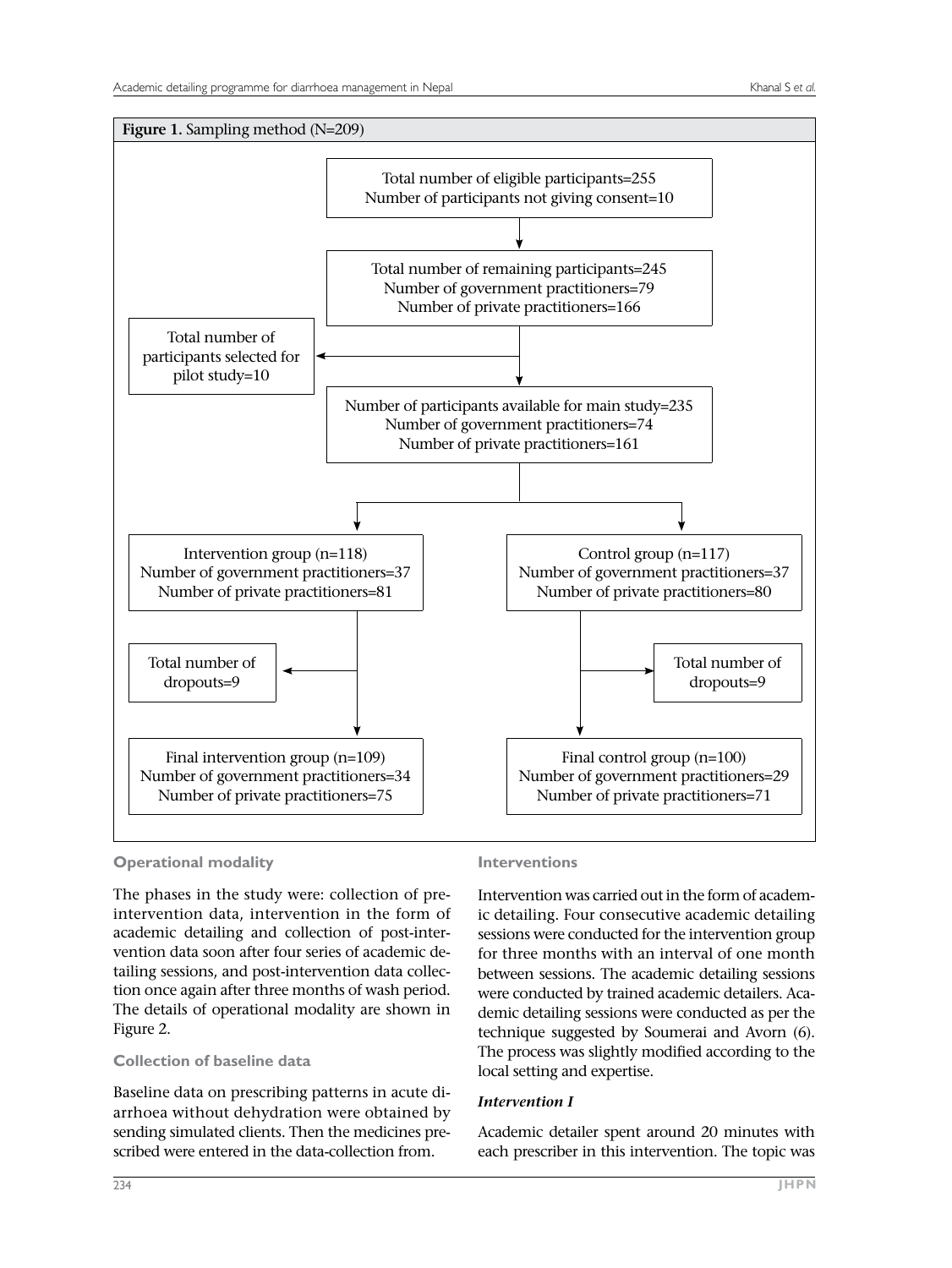"Clinical management of diarrhoea in children" based on the WHO/UNICEF recommendation. The emphasis was on promoting the prescription of ORS and zinc to the diarrhoeal child. The intervention was also intended to decrease the use of antiprotozoals, antimicrobials, medicines acting on GI motility, use of vitamins and enzyme preparations in cases of acute diarrhoea. The session detailed the dosage regimens of ORS and zinc at normal dose the situation when patients should receive fluid via intravenous and nasogastric route.

# **Intervention II**

Academic detailer spent around 15 minutes with each participant. The topic was "Home-based treatment of childhood diarrhoea" based on the WHO/UNICEF recommendation. The participants were trained regarding home-based alternatives to ORS, and also about the recommended foods and contraindicated drinks during this intervention. Importance of breastfeeding during diarrhoea was also mentioned. Finally, participants were told to counsel caretakers of every participants regarding home-based treatment in childhood diarrhoea.

# **Intervention III**

This was done one month after Intervention II. Academic detailer spent around 15 minutes with each prescriber. The topic was "Evidence-based medicines for diarrhoea management in children" based on our scientific literature survey. Various sources of literature were surveyed to find out the importance of ORS and zinc in childhood diarrhoea; literature regarding non-evidence-based use of other medicines during diarrhoea was also collected to develop the intervention tool. With the help of that intervention tool, real scientific reason behind prescribing ORS and zinc was discussed with participants. They were also told about the reason why antiamoebics, antimicrobials, medicines affecting GI motility, multivitamins, and enzyme preparations may not be necessary in most diarrhoeal cases. Data on mortality and morbidity due to childhood diarrhoea was also presented to them to sensitize them regarding childhood diarrhoeal problem.

# **Intervention IV**

This was done one month after Intervention III, and the academic detailer spent around 10 minutes with each prescriber. The topic was based upon the summary of all three previous interventions. All the findings from Intervention I, Intervention II, and Intervention III were summarized. The key points from the previous interventions were focused.

#### **Collection of post-intervention data**

Post-intervention data were collected in two phases—first follow-up and second follow-up. The first follow-up data were collected 10-15 days after the last intervention (Intervention IV). Data on prescribing patterns in acute diarrhoea were collected with the help of simulated clients. Medicines prescribed to the simulated clients were entered in the data-collection form. Data on the second followup were collected three months after the collection of the first follow-up data to find out sustainability of the impact of intervention. The type of data collected and tools and method used were similar to those used for baseline and the first follow-up.

# **Evaluation of adherence to diarrhoea treatment guidelines**

Simulated clients used in the study were trained on the symptoms of acute diarrhoea without dehydration. Only the participants prescribing evidencebased medicines were considered to be adherent to diarrhoea treatment guidelines. The evidencebased regimen for this condition consisted of only ORS and zinc supplementation. The prescription containing more than these two drugs was considered non-evidence-based. The prescriptions containing either ORS or zinc were also not considered evidence-based prescription.

#### **Method of data analyses**

Microsoft Excel 2003 and Statistical Package for Social Sciences (SPSS) for Windows (version 16) were used for statistical analyses. Frequency, mean, standard deviation, median, and interquartile range were used for descriptive purposes. The normality of the data was calculated by Kolmogorov-Smirnov test and was found to be non-linear or non-normal. Therefore, non-parametric tests, like chi-square test, Mann-Whitney U-test and Friedman test were used throughout the study where appropriate. A priori significant level of 0.05 was used in all analyses.

#### **RESULTS**

#### **Demography of the participants**

From among all participants, 209 were included in the analytical part of the study. The mean±SD age of the participants was 34.1±8.3 years. The median age of participants was 32 years [Interquartile range (IQR)=26-32 years]. The mean and median of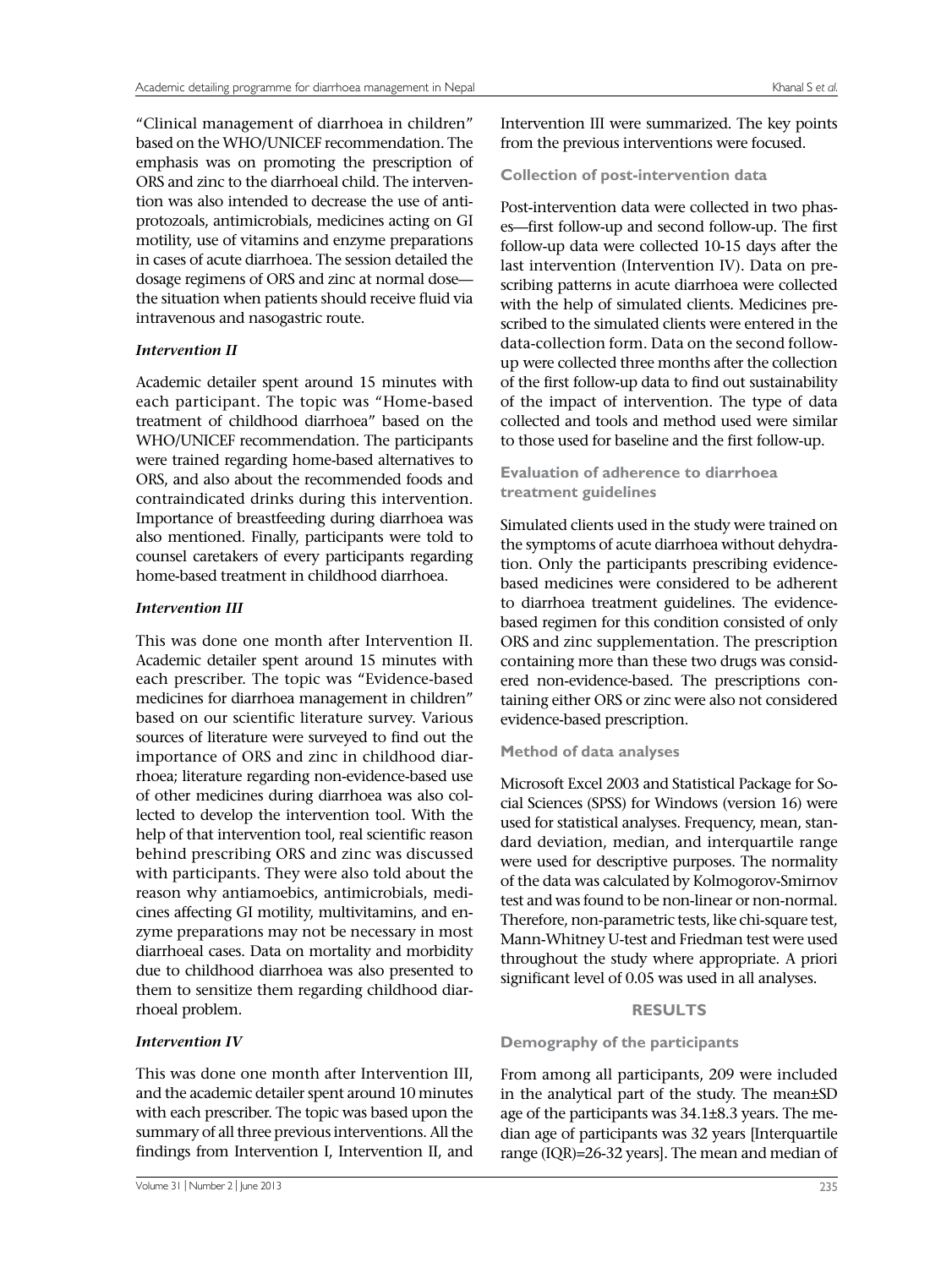

the length of experience in treating patients were 7.3±3.3 and 8 years respectively (IQR=4-13 years). The control group and the intervention group of participants were not significantly different in terms of gender, age, type of organization, qualification, experience, and number of daily patient-visits. Details on demography are illustrated in Table 1.

# **Prescribing pattern of the participants**

The baseline data revealed under-prescription of ORS and zinc by the participants of the study. At baseline, there was no significant difference between the control and the intervention group in terms of prescribing ORS and zinc. However, data from the first follow-up and second follow-up revealed that there was significant increase in the prescription of ORS and zinc by participants in the intervention group compared to the control group. Antimicrobials, like metronidazole, fixed-dose combination of metronidazole and diloxanide furoate, ciprofloxacin, norfloxacin, and nalidixic acid were prescribed at baseline by some participants. After intervention, there was a marked decrease in the number of participants prescribing metronidazole, fixed-dose combination of metronidazole and diloxanide furoate. However, there was no significant difference between the control and the intervention group in terms of prescribing ciprofloxacin, norfloxacin, and nalidixic acid. Data from the study also revealed a reduction in the prescription of multivitamins and enzyme preparations by the participants in the intervention group compared to the control group during the first and the second follow-up. Another analysis was done to see the changes in the prescribing pattern among participants from baseline to the first and the second follow-up. Data revealed that there was a significant increase in the number of participants prescribing ORS among both control and intervention group from baseline to the first and the second follow-up. Similarly, there was also an increase in the number of participants prescribing zinc by participants of the intervention group from baseline to the first and the second follow-up. However, such changes were not observed among participants in the control group. A marked decrease in the number of participants prescribing metronidazole among both control and intervention group was observed during the first and the second followup compared to baseline among both control and intervention group. In the case of fixed-dose combination of metronidazole and diloxanide furoate, multivitamins, and enzyme preparations, the marked decreased was only seen among partici-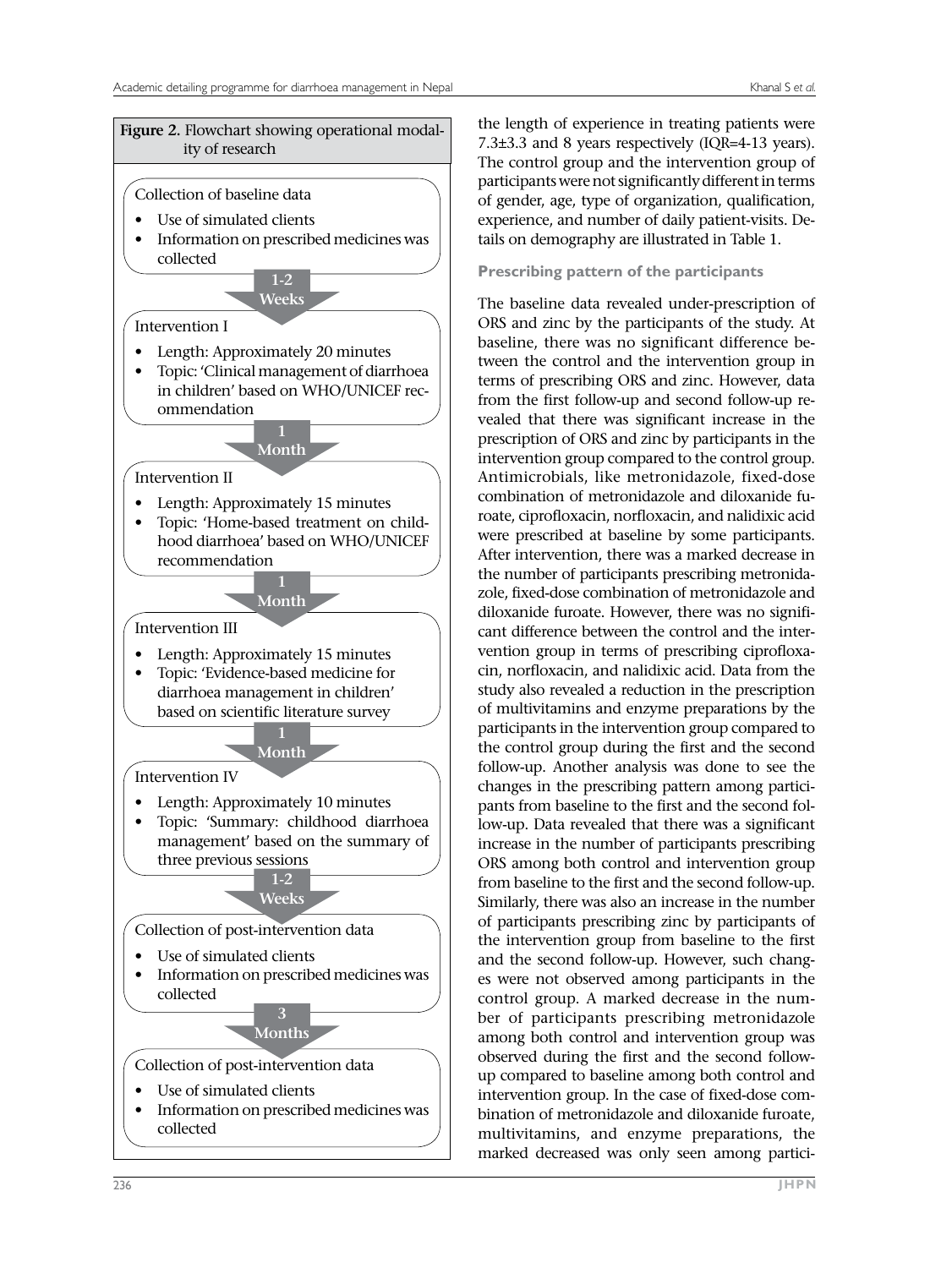| Table 1. Demographic characteristics of                                                              |                               |                                                                   |            |  |  |
|------------------------------------------------------------------------------------------------------|-------------------------------|-------------------------------------------------------------------|------------|--|--|
| participants                                                                                         |                               |                                                                   |            |  |  |
| Characteristics                                                                                      | Control<br>group<br>$(n=100)$ | Number of participants<br>Inter-<br>vention<br>group<br>$(n=109)$ | p<br>value |  |  |
| Gender                                                                                               |                               |                                                                   |            |  |  |
| Male                                                                                                 | 66                            | 72                                                                | 0.993      |  |  |
| Female                                                                                               | 34                            | 37                                                                |            |  |  |
| Age                                                                                                  |                               |                                                                   |            |  |  |
| $21 - 31$ years                                                                                      | 49                            | 45                                                                | 0.572      |  |  |
| $31 - 41$ years                                                                                      | 38                            | 46                                                                |            |  |  |
| 41-50 years                                                                                          | 11                            | 13                                                                |            |  |  |
| >50 years                                                                                            | 2                             | 3                                                                 |            |  |  |
| Type of organization                                                                                 |                               |                                                                   |            |  |  |
| Government                                                                                           | 29                            | 34                                                                | 0.730      |  |  |
| Private                                                                                              | 71                            | 75                                                                |            |  |  |
| Location                                                                                             |                               |                                                                   |            |  |  |
| Urban                                                                                                | 48                            | 53                                                                | 0.928      |  |  |
| Rural                                                                                                | 52                            | 56                                                                |            |  |  |
| Qualification                                                                                        |                               |                                                                   |            |  |  |
| <b>AHW</b>                                                                                           | 44                            | 46                                                                | 0.847      |  |  |
| <b>CMA</b>                                                                                           | 6                             | 6                                                                 |            |  |  |
| HА                                                                                                   | 36                            | 45                                                                |            |  |  |
| NΜ                                                                                                   | 14                            | 12                                                                |            |  |  |
| Experience (in years)                                                                                |                               |                                                                   |            |  |  |
| <6 years                                                                                             | 31                            | 35                                                                | 0.082      |  |  |
| $6 - 11$ years                                                                                       | 40                            | 37                                                                |            |  |  |
| $11 - 16$ years                                                                                      | 11                            | 22                                                                |            |  |  |
| 16-20 years                                                                                          | 11                            | 8                                                                 |            |  |  |
| >20 years                                                                                            | 7                             | 7                                                                 |            |  |  |
| Number of daily patient-visits                                                                       |                               |                                                                   |            |  |  |
| <11                                                                                                  | 6                             | 4                                                                 | 0.915      |  |  |
| 11-20                                                                                                | 13                            | 12                                                                |            |  |  |
| 21-30                                                                                                | 35                            | 43                                                                |            |  |  |
| 31-40                                                                                                | 13                            | 17                                                                |            |  |  |
| 41-50                                                                                                | 11                            | 10                                                                |            |  |  |
| $>50$                                                                                                | 22                            | 23                                                                |            |  |  |
| p value (two-sided) was calculated by chi-square test;<br>AHW=Auxiliary health worker; ANM=Auxiliary |                               |                                                                   |            |  |  |

nurse-midwife CMA=Community medical assistant; HA=Health assistant

pants in the intervention group from baseline to the first and the second follow-up. However, such changes were not seen among participants in the control group. There was no marked change in the number of participants prescribing ciprofloxacin, norfloxacin, and nalidixic acid in both control and intervention group from baseline to the first and

the second follow-up phase of the study. Details of the change in the prescribing pattern among participants from baseline to the first and the second follow-up phase of the study for both control and intervention group are given in Table 2.

# **Percentage of participants adhering to the diarrhoea treatment guidelines**

At baseline, less than 10% of the participants were adhering to the diarrhoea treatment guidelines, and there was no significant difference between the control and the intervention group in terms of percentage of participants adhering to the diarrhoea treatment guidelines. However, there was a significant increase in the number of participants adhering to the diarrhoea treatment guidelines among the intervention group compared to the control group. There was a remarkable increase in the number of participants among both control and intervention group adhering to the diarrhoea treatment guidelines from baseline to the first and the second follow-up phase of the study. Data on change in the percentage of participants adhering to the diarrhoea treatment guidelines from baseline to the first and the second follow-up phase of the study are given in Table 3.

# **Cost of medicines prescribed by participants working in private setting**

The cost of medicines prescribed by participants working in private setting was analyzed at baseline, the first follow-up, and the second follow-up phase of the study. Among 146 private practitioners participating in this study, 71 were in the control group and 75 in the intervention group. At baseline, there was no significant difference between the control and the intervention group in terms of prescription cost. However, after intervention during the first and the second follow-up, there was a significant reduction in the prescription cost in the intervention group compared to the control group. Data also showed that there was a statistically-significant decrease in the cost of medicines prescribed by participants in the intervention group from baseline to the first and the second follow-up phase of the study. However, such changes were not seen among participants in the control group. Data on changes on cost of the prescribed medicines at various stages of the study are presented in Table 4.

# **DISCUSSION**

Childhood diarrhoea is one of the major causes of mortality and morbidity in Nepal (16). Studies done in many countries reported diarrhoea manage-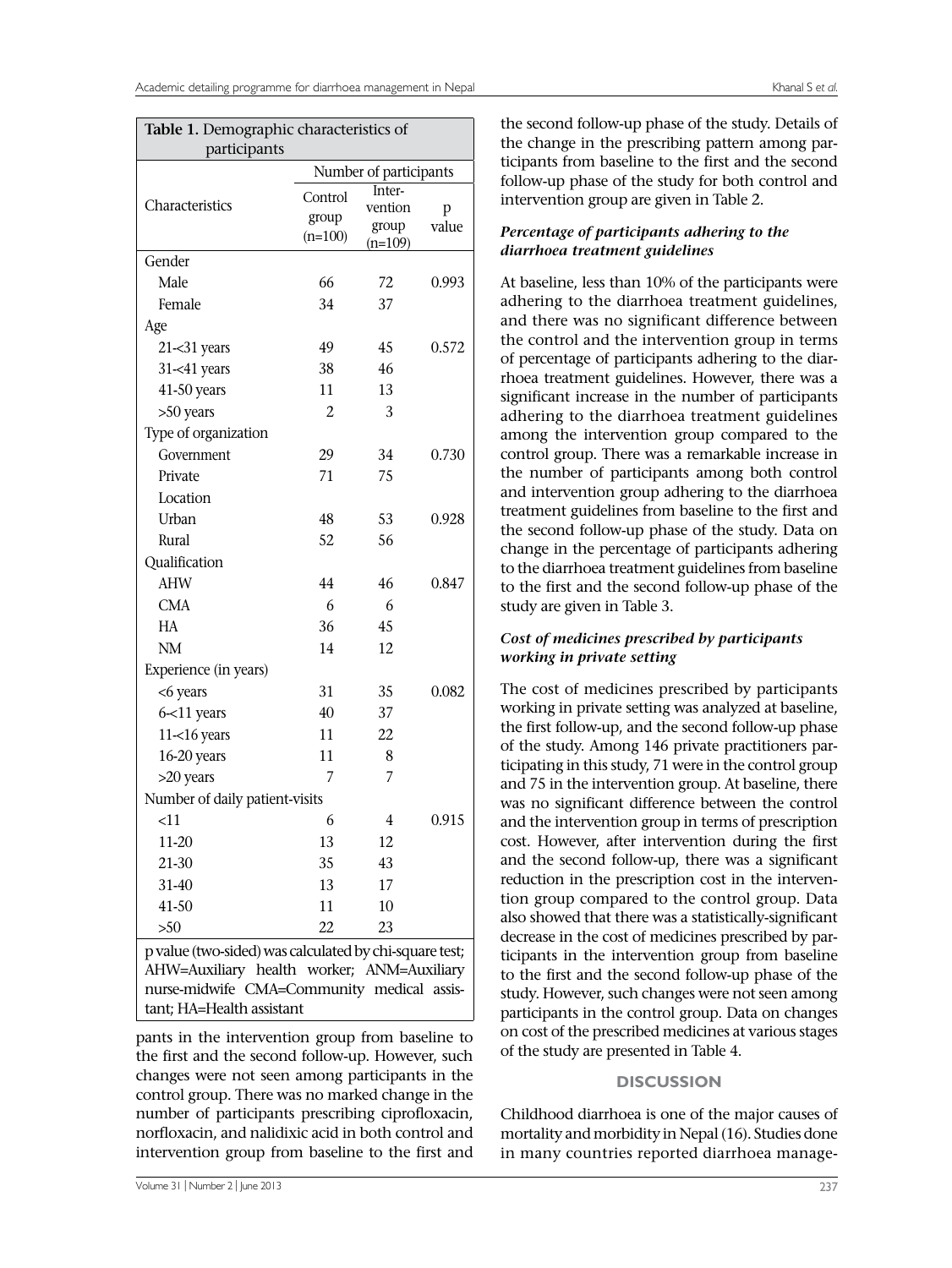| Table 2. Change in prescribing pattern among par-<br>ticipants at various phases of the study   |                               |                                         |            |  |
|-------------------------------------------------------------------------------------------------|-------------------------------|-----------------------------------------|------------|--|
|                                                                                                 | Percentage of<br>participants |                                         |            |  |
| Treatment                                                                                       | Control<br>group<br>$(n=100)$ | Inter-<br>vention<br>group<br>$(n=109)$ | p value    |  |
| <b>ORS</b>                                                                                      |                               |                                         |            |  |
| Baseline                                                                                        | 60                            | 57.8                                    | 0.747      |  |
| First follow-up                                                                                 | 72                            | 91.7                                    | $<0.001*$  |  |
| Second follow-up                                                                                | 79                            | 95.4                                    |            |  |
| p value                                                                                         | $< 0.001*$                    | $<0.001*$                               | $<0.001*$  |  |
| Zinc                                                                                            |                               |                                         |            |  |
| Baseline                                                                                        | 32                            | 31.2                                    | 0.900      |  |
| First follow-up                                                                                 | 62                            | 87.2                                    | $<0.001*$  |  |
| Second follow-up                                                                                | 76                            | 96.7                                    |            |  |
| p value                                                                                         | $<0.004*$                     | $<0.001*$                               | $< 0.001*$ |  |
| Metronidazole                                                                                   |                               |                                         |            |  |
| Baseline                                                                                        | 56.0                          | 54.1                                    | 0.786      |  |
| First follow-up                                                                                 | 44.0                          | 7.3                                     | $<0.001*$  |  |
| Second follow-up                                                                                | 20.0                          | 4.6                                     | $0.006*$   |  |
| p value                                                                                         | $0.014*$                      | $< 0.001*$                              |            |  |
| Metronidazole+Diloxanide Furoate                                                                |                               |                                         |            |  |
| Combination                                                                                     |                               |                                         |            |  |
| <b>Baseline</b>                                                                                 | 18.0                          | 19.2                                    | 0.814      |  |
| First follow-up                                                                                 | 20.0                          | 6.4                                     | $0.003*$   |  |
| Second follow-up                                                                                | 18.0                          | 6.4                                     |            |  |
| p value                                                                                         | 0.916                         | $0.002*$                                | $<0.001*$  |  |
| Ciprofloxacin                                                                                   |                               |                                         |            |  |
| Baseline                                                                                        | 6.0                           | 1.2                                     | 0.117      |  |
| First follow-up                                                                                 | 5.0                           | 1.8                                     | 0.204      |  |
|                                                                                                 | 3.0                           | 3.7                                     |            |  |
| Second follow-up<br>p value                                                                     | 0.248                         | 0.115                                   | 0.788      |  |
| Norfloxacin                                                                                     |                               |                                         |            |  |
| Baseline                                                                                        |                               | 1.8                                     | 0.582      |  |
|                                                                                                 | 3.0                           | 1.8                                     |            |  |
| First follow-up                                                                                 | 2.0                           |                                         | 0.972      |  |
| Second follow-up                                                                                | 3.0                           | 4.6                                     | 0.550      |  |
| p value                                                                                         | 0.346                         | 0.114                                   |            |  |
| Nalidixic acid                                                                                  |                               |                                         |            |  |
| Baseline                                                                                        | 3.0                           | 1.8                                     | 0.582      |  |
| First follow-up                                                                                 | 5.0                           | 1.8                                     | 0.204      |  |
| Second follow-up                                                                                | 5.0                           | 1.8                                     | 0.204      |  |
| p value                                                                                         | 0.548                         | 0.692                                   |            |  |
| Multivitamins                                                                                   |                               |                                         |            |  |
| <b>Baseline</b>                                                                                 | 19.0                          | 19.3                                    | 0.961      |  |
| First follow-up                                                                                 | 16.0                          | 5.5                                     | $0.014*$   |  |
| Second follow-up                                                                                | 21.0                          | 6.4                                     | $0.002*$   |  |
| p value                                                                                         | 0659                          | $0.001*$                                |            |  |
| Enzyme preparations                                                                             |                               |                                         |            |  |
| <b>Baseline</b>                                                                                 | 11.0                          | 12.8                                    | 0.682      |  |
| First follow-up                                                                                 | 14.0                          | 5.5                                     | $0.037*$   |  |
| Second follow-up                                                                                | 16.0                          | 4.6                                     | $0.032*$   |  |
| p value                                                                                         | 0.810                         | $0.046*$                                |            |  |
| p value (two-sided) was calculated by chi-square<br>test;*p value significant at $\alpha$ =0.05 |                               |                                         |            |  |

ment as one of the areas where we can find many cases of non-evidence-based prescriptions, including unnecessary prescription of antimicrobials, medicines affecting gastric motility, multivitamins, and enzyme preparations (17-19). The magnitude of non-evidence-based prescription will be much greater in the presence of other confounding factors that negatively influence prescribing patterns. A survey done in six major cities of Nepal reported that the pharmacists working in the community settings lacked proper books and had limited access to reliable unbiased source of information on drugs (20,21). An article suggested that, with increase in the number of pharmaceutical companies, clinicians in Nepal are in high risk of receiving biased information from their pharmaceutical representatives (22). Limited access to the unbiased source of information on medicines, coupled with the incidence of receiving biased information from the pharmaceutical companies, may put primary healthcare providers in Banke district at higher risk of prescribing wrongly. Therefore, four academic detailing sessions on childhood diarrhoea management were conducted for the primary healthcare providers in Banke district of Nepal. Of 209 participants, academic detailing sessions were provided to 109 participants (intervention group) while 100 participants (control group) were not provided with academic detailing sessions. The demographic data showed that participants in the control and intervention groups were similar in terms of gender and age distribution. They were also homogeneous in terms of the type of organization where they were working (private or government), qualification, and the estimated number of patients visiting their clinic daily.

Oral rehydration solution (ORS) is considered the first-line treatment for any diarrhoeal child (23). However, our finding suggested that only about half of the participants prescribed ORS to the simulated clients, indicating that there was under-prescription of ORS among the primary healthcare providers of Banke district of Nepal. Finding of the under-use of ORS was in contrast to annual health report of Nepal, which highlighted 99% use of ORS by diarrhoeal children in Banke district of Nepal (16). However, after four successive evidence-based academic detailing sessions on childhood diarrhoea and its management, there was a marked increase in prescribing ORS among participants in the intervention group compared to the control group during the first and the second follow-up phase of the study. These improvements were higher in magnitude compared to findings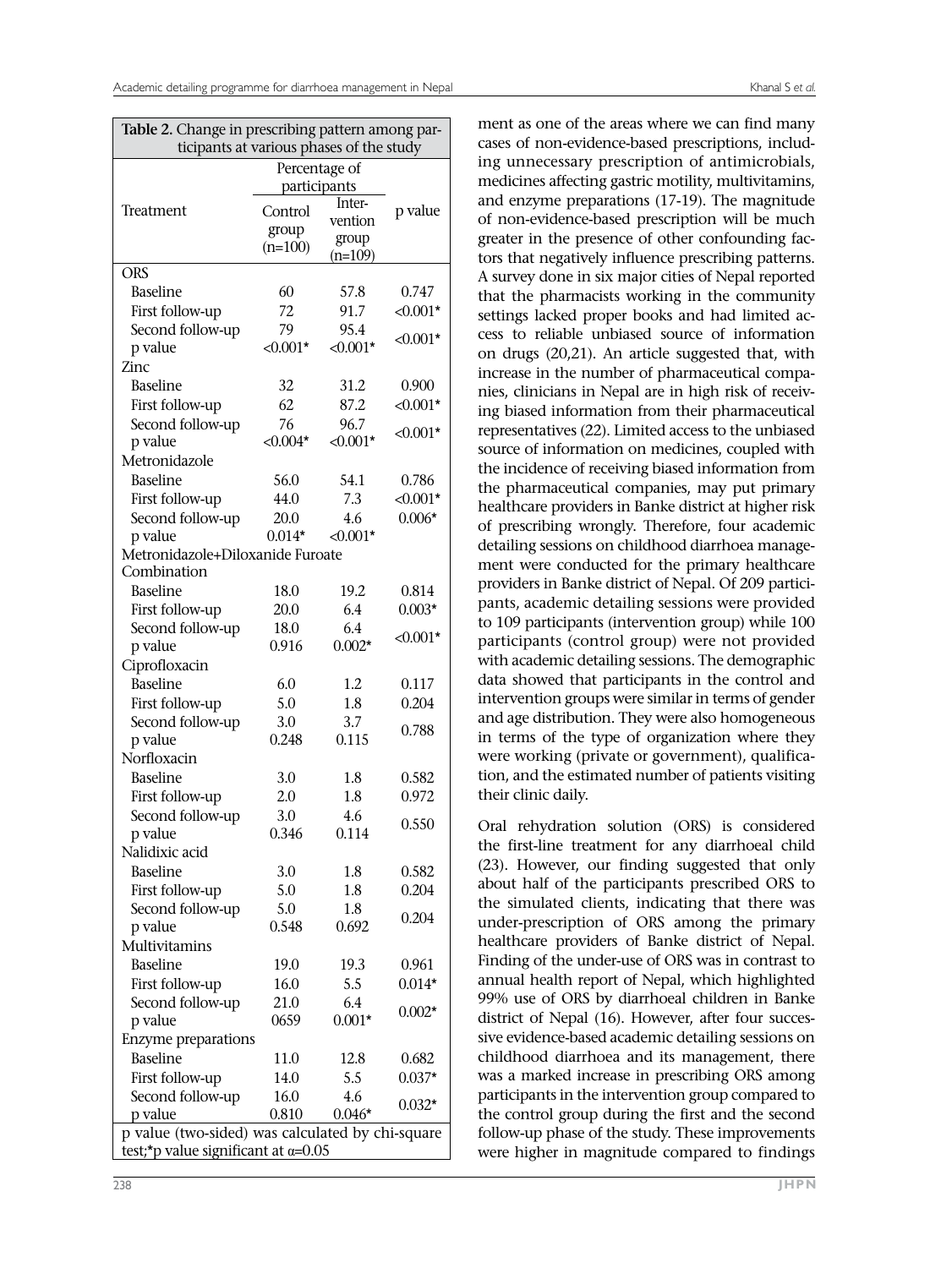of a meta-analysis on academic detailing (7). This improvement can be attributed to the format of this academic detailing programme; four consecutive academic detailing sessions on the same topic were done, which was uncommon with regard to published studies (7). Similarly, other studies conducted in Kenya and Indonesia also reported a significant increase in the use of ORS following academic detailing sessions for pharmacists (4).

A meta-analysis showed that the incidence, severity, and episodes of diarrhoea are significantly reduced following administration of zinc supplementation with ORS (24). Therefore, World Health Organization and United Nations Children's Fund jointly recommended ORS and zinc therapy to manage diarrhoea in children (23). However, baseline data of this study suggested that a very few participants prescribed zinc to their simulated clients. This can be attributed to the fact that zinc was just newly introduced in Nepalese market (25). However, after the intervention, there was a statistically-significant increase in the number of participants prescribing zinc among both control and intervention group. This might be due to the nationwide campaign to promote the use of ORS and zinc (25). However, a significant difference between the control and the intervention group during both first and second follow-up shows that participants in the intervention group were prescribing zinc more compared to the control group. This shows that academic detailing can also be used as a tool to provide information on new medicine to the clinicians. The effectiveness of academic detailing, as a possible source of information on medicine in Nepal, has been already discussed elsewhere (26).

The baseline data of the study also showed prescriptions of a large number of other medicines, likemetronidazole and fixed-dose combination of metronidazole and diloxanide furoate to the simulated clients having acute diarrhoea without dehydration. Such antiprotozoals are not required for the patients unless the diarrhoea is infectious (23). Many studies reported the intensive use of antimicrobials and other unnecessary medicines even during

| Table 3. Change in percentage of participants adhering to the diarrhoea treatment guidelines during<br>different phases of the study |                            |                                 |            |  |
|--------------------------------------------------------------------------------------------------------------------------------------|----------------------------|---------------------------------|------------|--|
|                                                                                                                                      |                            | Percentage of participants      |            |  |
| <b>Phase</b>                                                                                                                         | Control group<br>$(n=100)$ | Intervention group<br>$(n=109)$ | p value    |  |
| <b>Baseline</b>                                                                                                                      | 6.0                        | 8.3                             | 0.528      |  |
| First follow-up                                                                                                                      | 16.0                       | 65.1                            | $< 0.001*$ |  |
| Second follow-up                                                                                                                     | 19.0                       | 69.7                            | $< 0.001*$ |  |
| p value                                                                                                                              | $0.011*$                   | $< 0.001*$                      |            |  |
| p value (two-sided) was calculated by chi-square test; *p value significant at $\alpha$ =0.05                                        |                            |                                 |            |  |

| Table 4. Change in the cost prescribed medicines at various stages of the study                      |                                               |                 |          |  |
|------------------------------------------------------------------------------------------------------|-----------------------------------------------|-----------------|----------|--|
|                                                                                                      | Total cost of prescription in Nepalese Rupees |                 |          |  |
| Phase                                                                                                | Control group                                 | Intervention    | p value  |  |
|                                                                                                      | $(n=71)$                                      | $group(n=75)$   |          |  |
| <b>Baseline</b>                                                                                      |                                               |                 |          |  |
| Mean±SD                                                                                              | $65.6 \pm 33.0$                               | $67.1 \pm 37.2$ | 0.994    |  |
| Median (IQR)                                                                                         | 68.0 (40-88)                                  | 64.0 (38-89)    |          |  |
| First follow-up                                                                                      |                                               |                 |          |  |
| Mean±SD                                                                                              | $64.9 \pm 33.0$                               | 54.7±29.6       | $0.034*$ |  |
| Median (IQR)                                                                                         | 65.0 (38-90)                                  | $44.0(38-66.5)$ |          |  |
| Second follow-up                                                                                     |                                               |                 |          |  |
| Mean±SD                                                                                              | $65.8 \pm 33.0$                               | $52.6 \pm 28.5$ |          |  |
| Median (IQR)                                                                                         | $62.0(38-88)$                                 | 44 0 (38-58)    | $0.007*$ |  |
| p value                                                                                              | 0.894                                         | $0.098*$        |          |  |
| p value (two-sided) was calculated by Mann-Whitney U-test in horizontal axis and by Friedman test in |                                               |                 |          |  |

vertical axis of this table; \*p value significant at  $\alpha$ =0.05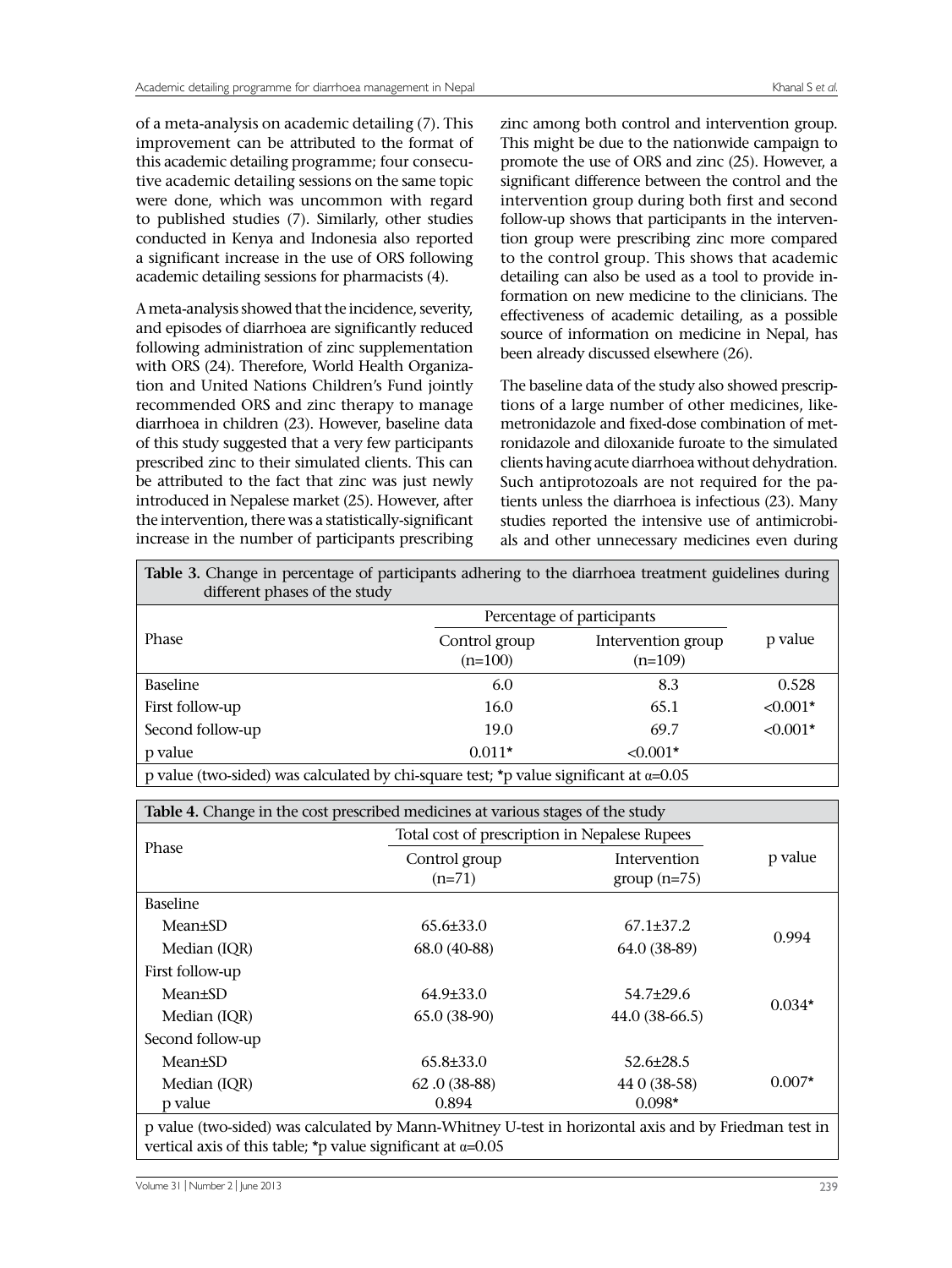non-infective diarrhoea (17,19,27,28). However, in this study, only a few of the participants prescribed such antimicrobials. Multivitamins supplementation and enzyme preparations are usually advised in case of malnutrition (28). During simple acute diarrhoea, the prescription of such preparations only increases the economic burden for the patients (24). The academic detailing significantly improved the prescribing pattern of the participants. There was a significant reduction in the number of participants prescribing different antimicrobials, multivitamins, and enzyme preparations among the intervention group compared to the control group. For increase in the number of participants prescribing useful medicines and decrease in the number of participants prescribing unnecessary medicines, it is evident that academic detailing can promote rational prescribing, justifying the first two hypotheses of this study. The number of participants adhering to the diarrhoea treatment guidelines also significantly increased among the intervention group compared to those in the control group during the first and the second follow-up phase of the study, which was in agreement with the third hypotheses set prior to the study. After academic detailing, there was also a significant decrease in the cost of medicines prescribed to simulated clients by participants in the intervention group compared to participants in the control group. These all suggested that academic detailing was feasible in resource-limited setting and was able to improve the prescribing behaviour of the participants and their adherence to the childhood diarrhoea treatment guidelines, and decrease the cost of medicines prescribed to the patients. These findings were close to the findings of previous studies that evaluated the impact of academic detailing in developed countries (1,29-32). Therefore, academic detailing can even be practised in resource-limited countries, like Nepal. The sessions on information regarding newer medicines in the market, reporting of adverse drug reaction, rationality of fixed-dose combination of drugs, rational use of antimicrobials, and proper use of non-steroidal anti-inflammatory drugs, may be some important areas for academic detailing. Academic detailing has an ample scope in Nepal and can contribute a lot to the clinicians who have very limited access to the source of unbiased information on medicines (11,26).

#### **Limitations**

This study was done on the primary healthcare providers in Banke district of Nepal. It may be difficult to generalize these findings for other districts of Nepal. The primary healthcare providers working on their home-based settings (neither government centre nor private clinic) were not included in this study. In analyses, drop-out cases were not considered. Prescribing behaviour was difficult to evaluate with the simulated clients; so, only prescribing patterns were studied. The study did not evaluate the effect of confounding factors, like role of media, pharmaceutical representatives, and other forms of training which participants might have taken during study period. In the economic evaluation part of the study, only private participants were considered because medicines at government primary healthcare facilities are provided free of charge to the patients. This study could not evaluate the actual economic benefit of academic detailing; it did not consider the investment in academic detailers, academic detailing tools, travel expenses, and other miscellaneous expenses.

#### **Conclusions**

The present study successfully evaluated the impact of academic detailing programme on prescribing pattern, adherence of participants to childhood diarrhoea treatment guidelines and prescription cost among the primary healthcare providers in Banke district of Nepal. Baseline data showed under-use of ORS and zinc, unnecessary prescribing of some antimicrobials, vitamins, and enzyme preparations. It showed that participants in the control group adhered to the diarrhoea treatment guidelines. However, academic detailing increased the use of ORS and zinc and decreased the prescribing of unnecessary antimicrobials, vitamins, and enzyme preparations. Academic detailing also decreased the cost of prescription for the patients.

Academic detailing can be used as a good means of information on medicines for the primary healthcare providers in developing countries, like Nepal. The programme can successfully improve the prescribing pattern of the primary healthcare providers. Although this study shows less magnitude of cost reduction for treatment, it may be very significant for the healthcare financing bodies at policy level. Therefore, this type of programme should be taken up by universities, social welfare organizations, professional societies, policy-makers, and relevant stakeholders in order to improve rational use of medicines in the community.

# **ACKNOWLEDGEMENTS**

Authors would like to thank all participants who participated in this study. Authors are indebted to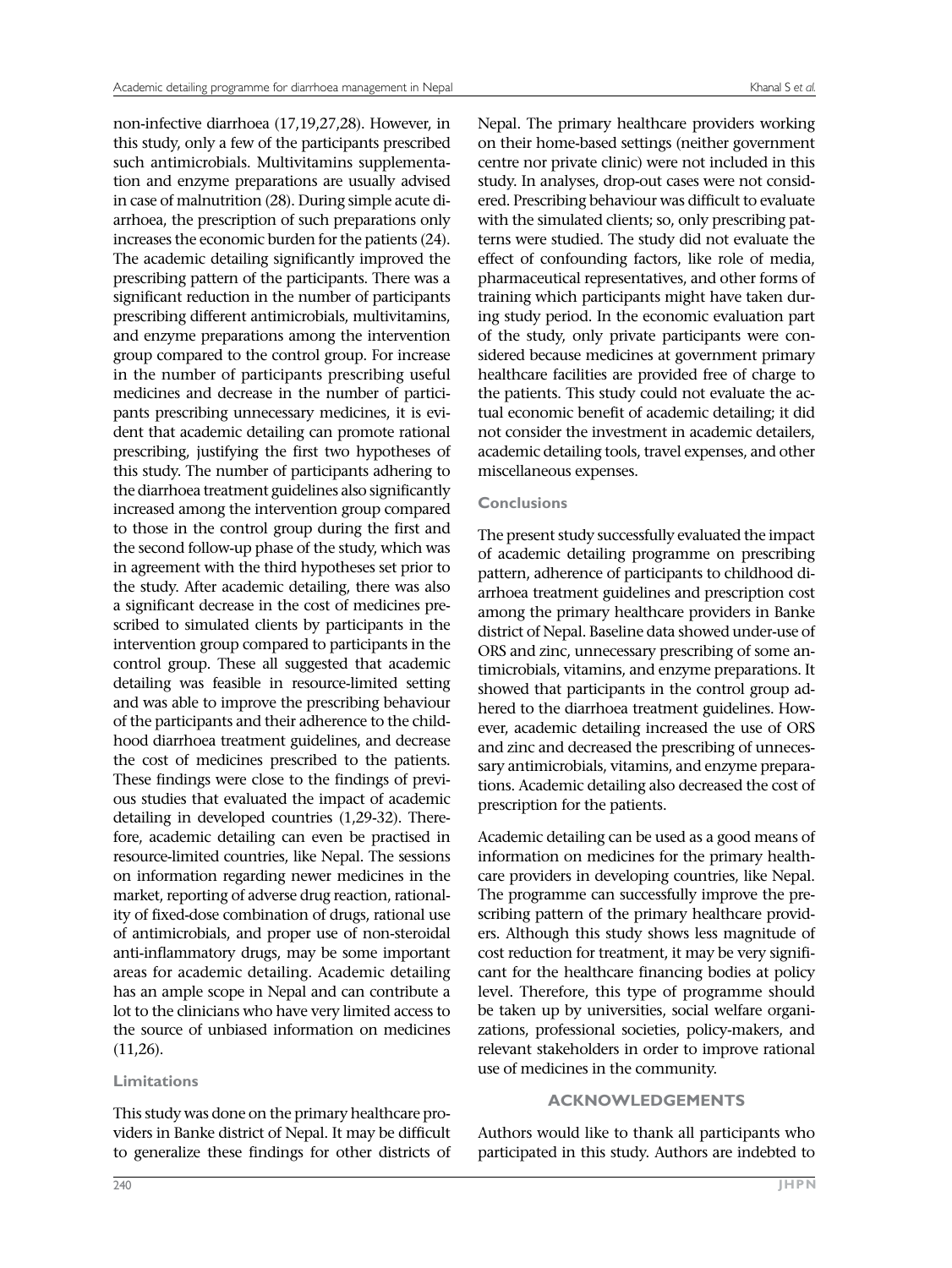all the resource persons and data collectors associated with the research and would like to thank Nepalgunj Medical College and Teaching Hospital for granting permission to conduct this study. Finally, a special thank goes to the Universiti Sains Malaysia, Penang, Malaysia, for partially funding this research.

#### **REFERENCES**

- 1. Avorn J, Soumerai SB. Improving drug-therapy decisions through educational outreach. A randomized controlled trial of academically based "detailing". *N Engl J Med* 1983;308:1457-63.
- 2. Kondro W. Academic drug detailing: an evidencebased alternative. *CMAJ* 2007;176:429-31.
- 3. Boothby LA, Wang L-J, Mayhew S, Chestnutt L. Academic detailing of meperidine at a teaching hospital. *Hosp Phar* 2003;38:30-5.
- 4. Ross-Degnan D, Soumerai SB, Goel PK, Bates J, Makhulo J, Dondi N *et al*. The impact of face-toface educational outreach on diarrhoea treatment in pharmacies. *Health Policy Plan* 1996;11:308-18.
- 5. Schlienger RG, Lüscher TF, Schoenenberger RA, Haefeli WE. Academic detailing improves identification and reporting of adverse drug events. *Pharm World Sci* 1999;21:110-5.
- 6. Soumerai SB, Avorn J. Principles of educational outreach ('academic detailing') to improve clinical decision making. *JAMA* 1990;263:549-56.
- 7. O'Brien MA, Rogers S, Jamtvedt G, Oxman AD, Odgaard-Jensen J, Kristoffersen DT *et al*. Educational outreach visits: effects on professional practice and health care outcomes. *Cochrane Database Syst Rev* 2007;(4):CD000409.
- 8. Daly MB, Balshem M, Sands C, James J, Workman S, Engstrom PF. Academic detailing: a model for inoffice CME. *J Cancer Educ* 1993;8:273-80.
- 9. Lundborg CS, Hensjö LO, Gustafsson LL. "Academic drug-detailing": from project to practice in a Swedish urban area. *Eur J Clin Pharmacol* 1997;52:167-72.
- 10. Pulver LK, Tett SE, Coombes J. The Queensland experience of participation in a national drug use evaluation project, Community-Acquired Pneumonia Towards Improving Outcomes Nationally (CAPTION). *BMC Pulm Med* 2009;9:38.
- 11. Shankar PR, Jha N, Piryani RM, Bajracharya O, Shrestha R, Thapa HS. Academic detailing. *Kathmandu Univ Med J* 2010;8:126-34.
- 12. Khanal S, Palaian S, Shankar PR, Mishra P, Ibrahim MIM. Impact of educational outreach visits by pharmacists on treatment of childhood diarrhoea - initial findings from Banke district, Nepal. *South East Asian J*

*Med Educ* 2009;3:76-7.

- 13. Department of Health Services. Annual report 2010/2011. Kathmandu: Department of Health Services, Ministry of Health, Government of Nepal, 2012. 376p.
- 14. Shankar PR, Jha N, Shrestha RK, Bajracharya O, Thapa HS. Academic detailing at KIST Medical College, Lalitpur, Nepal: initial experiences. *Hong Kong Med J* 2009;15:403-4.
- 15. Hardon A, Hodgkin C, Fresle D. How to investigate the use of medicines by consumers. Geneva: World Health Organization, 2004. 89 p.
- 16. Department of Health Services. Annual Report 2010/2011. Kathmandu: Department of Health Services, Ministry of Health, Government of Nepal, 2012:37-41.
- 17. Larson CP, Saha UR, Islam R, Roy N. Childhood diarrhoea management practices in Bangladesh: private sector dominance and continued inequities in care. *Int J Epidemiol* 2006;35:1430-9.
- 18. Nsimba SE. Assessing prescribing and patient care indicators for children under five years old with malaria and other disease conditions in public primary health care facilities. *Southeast Asian J Trop Med Public Health* 2006;37:206-14.
- 19. Siddiqi S, Hamid S, Rafique G, Chaudhry SA, Ali N, Shahab S *et al*. Prescription practices of public and private health care providers in Attock District of Pakistan. *Int J Health Plann Manage* 2002;17:23-40.
- 20. Chhetri AK, Palaian S, Mishra P. Drug information services in Nepal: the changing perspectives. *Kathmandu Univ Med J* 2008;6:117-21.
- 21. Poudel A, Khanal S, Kadir A, Palaian S. Perception of Nepalese community pharmacists towards patient counseling and continuing pharmacy education program: a multicentric study. *J Clin Diag Res*  2009;3:1408-13.
- 22. Giri BR, Shankar PR. Learning how drug companies promote medicines in Nepal. *PLoS Med* 2005;2:e256.
- 23. World Health Organization, The United Nations Children's Fund. WHO/UNICEF joint statement: clinical management of acute diarrhoea. Geneva: World Health Organization, 2004. 7 p. [www.unicef. org/nutrition/files/ENAcute\_Diarrhoea\_reprint.pdf, accessed on 10 August 2010].
- 24. Lazzerini M, Ronfani L. Oral zinc for treating diarrhoea in children. *Cochrane Database Syst Rev* 2008;(3):CD005436.
- 25. MacDonald V, Mitchel S. Introducing zinc through the private sector in Nepal for the treatment of childhood diarrhea: results and lessons learned. Kathmandu: USAID, 2009. 15 p.